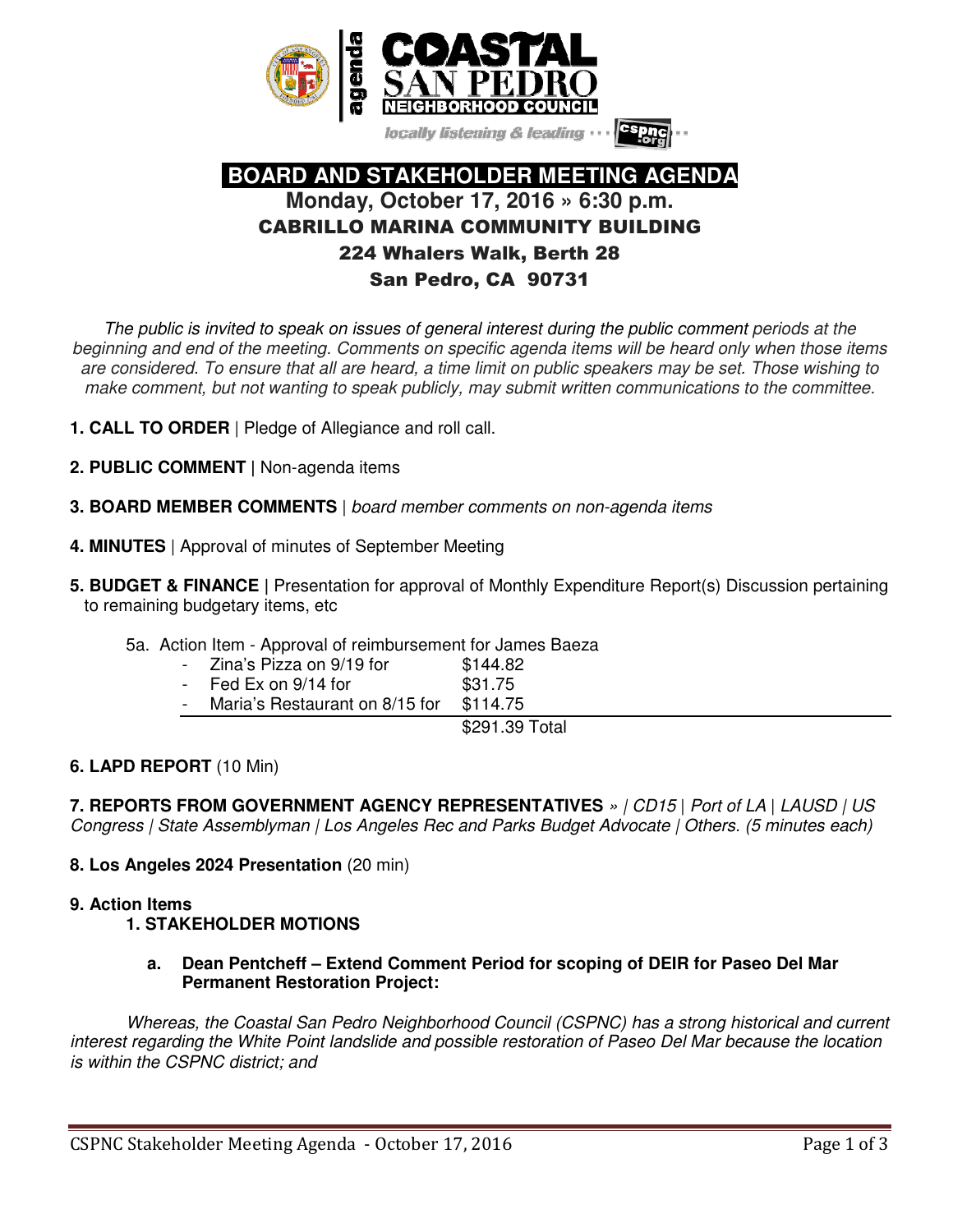Whereas, the CSPNC considers that useful and representative public comment is essential to formulate the scope and content of the Draft Environmental Impact Report for the Paseo Del Mar Permanent Restoration Project; and

Whereas, the monthly meeting schedule of Neighborhood Councils makes it effectively impossible to solicit and submit comment within a 30 day period;

Therefore be it resolved, the CSPNC strongly urges the Bureau of Engineering to extend the public comment period for the Notice of Preperation of a Draft Environmental Impact Report for the Paseo Del Mar Permanent Restoration Project to ninety (90) days, rather than the proposed legal minimum thirty (30) day period.

#### **b. Dean Pentcheff – Comment on the Notice of Preparation of a Draft Environmental Impact Report for the Paseo Del Mar Permanent Restoration Project**

Solicitation of comment from the public and formulation of a written comment from the Coastal San Pedro Neighborhood Council to the Board of Engineering regarding the Notice of Preparation of a Draft Environmental Impact Report for the Paseo Del Mar Permanent Restoration Project.

# **2. Rules and By-laws Committee**

## **a. Bylaws change: Absence policy**

Be it resolved, the Bylaws of the Coastal San Pedro Neighborhood Council shall be amended by removing the text struck out and adding the text in underlined boldface: Article V — Governing Board, **Section** 7. Absences. If a Board Member is absent from four (4) two **(2)** consecutive, **or four (4)** regularly-scheduled Board meetings **during the fiscal year,** his or her seat shall be vacant **may be forfeited.** 

#### **b. Standing Rules change: Committee participation**

Be it resolved, that the following clause shall be added to Standing Rule 2. Composition and Organization of Committees of the Coastal San Pedro Neighborhood Council: If a member of a committee who is a board member (except ex officio members) is absent from two (2) consecutive committee meetings or four meetings in a fiscal year, he or she shall be removed from membership on that committee.

## **3. Communications Committee**

a. CSPNC will provide YMCA Youth & Government delegates \$1,000.00 for collecting a minimum of 2,000 mobile and/or e-mail records of Coastal residents.

## **b. CSPNC Outreach Database Collection Initiative: Action Item**

CSPNC hall purchase 1,000 logoed Window Stickers for an amount not to exceed \$500.00 and 500 logoed Notepads which includes CSPNC Information on the cover sheet for an amount not to exceed \$500.00 from Neighborhood Watchout.

**c. CSPNC Neighbor Outreach Initiative: Action Item** CSPNC shall fund promotion, rentals, and/or food for four (4) Neighborhood Watch Block parties at a budget not to exceed \$625.00 per party, paid directly to vendors.

# **d. CSPNC Video & Digital Asset Outreach Initiative: Action Item**

CSPNC shall engage the services of Sanderson Says to direct all video outreach services and postproduction and distribution in the amount of S1,500.00 for 25 minutes of video of various lengths.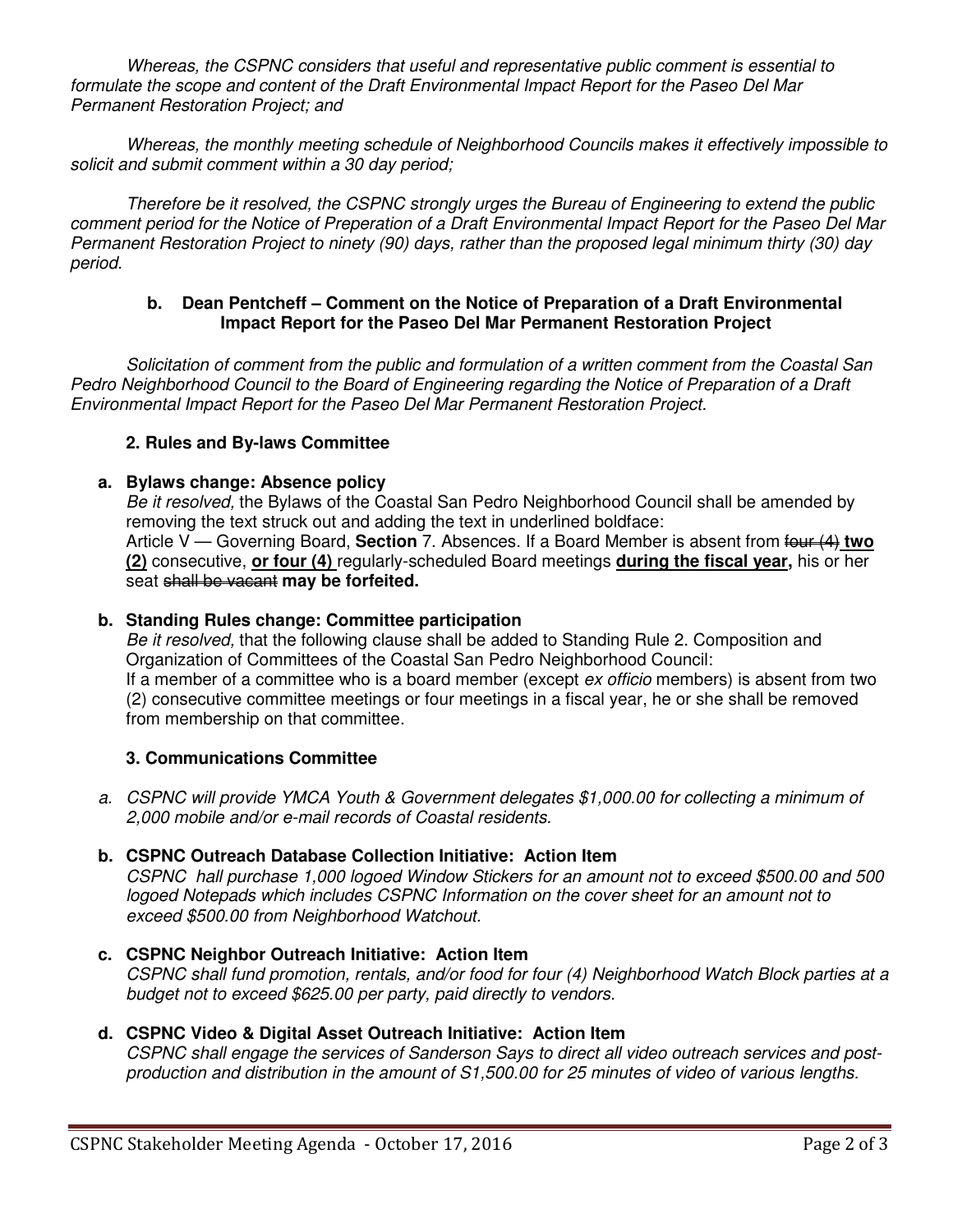## **e. CSPNC Welcome Signage Initiative: Action Item**

CSPNC shall pay Neighborhood Watchout \$835.00 for (1) logoed pop-up display and banners, and \$600.00 for a minimum of 35 Neighborhood Watch signs for LAPD Block Captain distribution.

#### **f. CSPNC Meeting Space Thank you: Action Item**

CSPNC shall allocate an amount not to exceed \$100.00 per organization, for a thank you outreach item, to Cabrillo Marina and Marine Exchange, for facility rental use.

#### **4. Public Safety Committee**

**a.** The Public Safety, Transportation and Planning Committee of The Coastal San Pedro Neighborhood Council moves to have a letter of approval drafted in favor of the project at 1364 W 36th Street.

#### **10. PRESIDENT'S REPORT**

#### **11. REPORTS FROM COMMITTEE CHAIRS**

#### **12. APPOINTMENT OF COMMITTEE MEMBERS, additions to committees**

**13. PUBLIC COMMENT |** Non-agenda items

#### **14. ANNOUNCEMENTS**

#### **15. ADJOURNMENT**

**For more information, please call 310-918-8650; write to CSPNC, 1840 S. Gaffey Street #34 San Pedro, CA 90731; or visit the Coastal San Pedro Neighborhood Council website at www.cspnc.org.** 

**PUBLIC INPUT AT NEIGHBORHOOD COUNCIL MEETINGS** --The public can address the Committee on any agenda item before the Committee takes an action on an item. Comments from the public on agenda items will be heard only when the respective item is being considered. Comments from the public on other matters not appearing on the agenda will be heard during the General Public Comment period. Please note that under the Brown Act, the Committee is prevented from acting on a matter that you bring to its attention during the General Public Comment period; however, the issue raised by a member of the public may become the subject of a future Committee meeting.

**THE AMERICAN WITH DISABILITIES ACT** - As a covered entity under Title II of the Americans with Disabilities Act, the City of Los Angeles does not discriminate on the basis of disability and upon request will provide reasonable accommodation to ensure equal access to its programs, services, and activities. Sign language interpreters, assisted listening devices, or other auxiliary aids and/or services may be provided upon request. To ensure availability of services please make your request at least 3 business days (72 hours) prior to the meeting by contacting the Department of Neighborhood Empowerment at 213.978-1551.

**PUBLIC ACCESS OF RECORDS** – In compliance with government code section 54957.5, non-exempt writings that are distributed to all or a majority of the Board members in advance of a meeting may be viewed at 1840 S Gaffey St, San Pedro, CA 90731, at our website: www.cspnc.org, or at a scheduled meeting. In addition if you would like a copy of any record related to an item on the Agenda, please contact the Coastal San Pedro Neighborhood Council at 310.918.8650.

**PUBLIC POSTING OF AGENDAS** – Coastal San Pedro Neighborhood Council agendas are posted for public review as follows: • 1840 S Gaffey St, San Pedro, CA 90731 • www.cspnc.org • You can also receive our agendas via email by subscribing to L.A. City's Early Noti-cation System at: http://www.lacity.org/government/Subscriptions/NeighborhoodCouncils/index.htm

**RECONSIDERATION AND GRIEVANCE PROCESS:** For information on the Coastal San Pedro Neighborhood Council's process for board action reconsideration, stakeholder grievance policy, or any other procedural matters related to this Council, please consult the CSPNC Bylaws. The Bylaws are available at our Board meetings and our website http://www.cspnc.org

**SERVICIOS DE TRADUCCION --** Si requiere servicios de traducción, favor de avisar al Concejo Vecinal 3 días de trabajo (72 horas) antes del evento. Por favor contacte a the CSPNC Secretary, al 213.978-1551 por correo electrónico board@cspnc.org para avisar al Concejo Vecinal.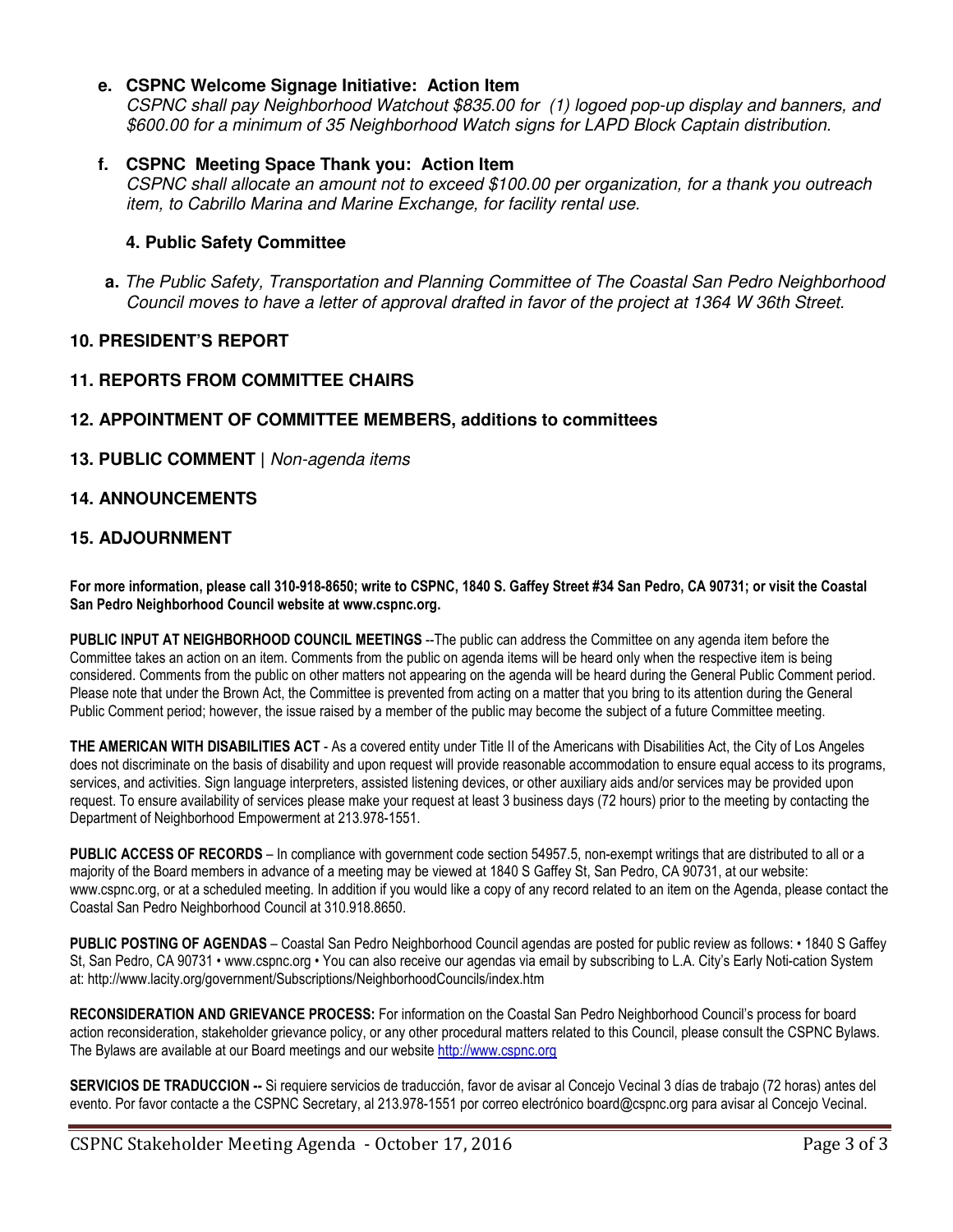#### **BOARD OF PUBLIC WORKS MEMBERS**

**KEVIN JAMES** PRESIDENT

**HEATHER MARIE REPENNING** VICE PRESIDENT

> **MICHAEL R. DAVIS** PRESIDENT PRO TEMPORE

**JOEL F. JACINTO** COMMISSIONER

**VACANT COMMISSIONER** 

**FERNANDO CAMPOS** EXECUTIVE OFFICER





ERIC GARCETTI MAYOR

October 6, 2016

#### **NOTICE OF PREPARATION**

To: Responsible Agencies, Trustee Agencies, Stakeholders and Interested Parties

From: City of Los Angeles Department of Public Works Bureau of Engineering, Environmental Management Group 1149 South Broadway, Suite 600 Los Angeles, CA 90015

#### **Subject: Notice of Preparation of a Draft Environmental Impact Report for the Paseo Del Mar Permanent Restoration Project**

The City of Los Angeles (City) Department of Public Works, Bureau of Engineering (BOE) is the Lead Agency under the *California Environmental Quality Act* (CEQA) and will prepare an Environmental Impact Report (EIR) for the proposed project. In November 2011, a landslide event damaged an approximate 400-foot-long section along the Paseo Del Mar right-of-way. As a result, the City is proposing to restore access along the collapsed portion of the right-of-way.

The City requests your agency's views on the scope and content of the environmental information relevant to your agency's statutory responsibilities in connection with the proposed project, in accordance with *California Code of Regulations*, Title 14, Section 15082(b). Your agency may need to use the EIR when considering any permit or other approval that your agency must issue for the proposed project. In addition, the City requests comments from other interested parties, stakeholders, and the general public on the scope of the environmental issues related to the proposed project.

The project site includes a landslide area located along a portion of Paseo Del Mar in the San Pedro community of the City of Los Angeles. Paseo Del Mar provides east-west access to residents in the southernmost area of the San Pedro community. Paseo Del Mar is bound by the White Point Nature Preserve owned by the City of Los Angeles Department of Recreation and Parks to the north and property owned by the County of Los Angeles Department of Beaches and Harbors, as well as the Pacific Ocean to the south. To the east is Weymouth Avenue and to the west is White Point-Royal Palms County Beach Park. Interstate 110 (I-110, Harbor Freeway) is oriented in a north-south direction in this area of Los Angeles, and is located approximately 2.48 miles northeast of the project site. Similarly, State Route 47 (SR 47, Seaside Freeway) is oriented in an east-west direction and is also located approximately 2.48 miles northeast of the project site. Figures 1 and 2 attached show the regional location and the project location, respectively.

The 400-foot section of the Paseo Del Mar roadway that collapsed during the landslide event in November 2011 is approximately 120 feet above sea level along a steep bluff overlooking the Pacific

**PUBLIC WORKS**

**BUREAU OF ENGINEERING**

**GARY LEE MOORE, P.E.** CITY ENGINEER 1149 S. BROADWAY, SUITE 700 LOS ANGELES, CA 90015-2213

http://eng.lacity.org

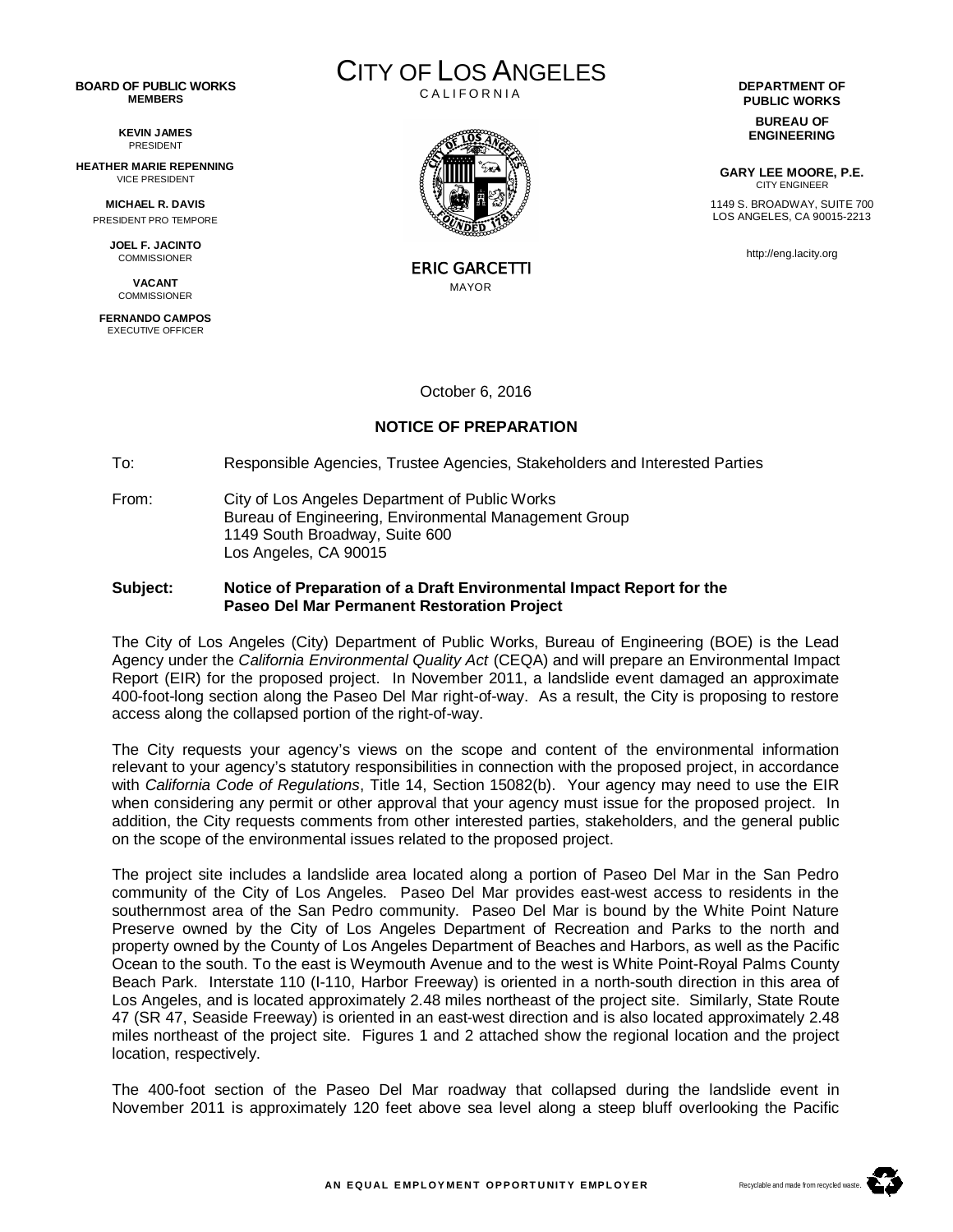Ocean. A large block of the bluff containing the roadway moved approximately 60 feet toward the ocean and left a large depression, or "graben", approximately 500 feet long by 60 feet wide by 40 feet deep where the roadway used to exist. The City of Los Angeles initiated studies, cleanup, and stabilization of the eastern adjacent slope and introduced a temporary street turn-around at the eastern end to close the road until a permanent solution was determined. The western end has been fenced off.

BOE is considering four project alternatives for the permanent restoration of the collapsed portion of the Paseo Del Mar roadway. These four alternatives include the following:

Alternative 1 – Bridge Spanning Over Landslide: Alternative 1 would seek to limit major earthwork and remediation of the existing landslide area by constructing a single long-span bridge supported on stable ground outside the limits of the landslide area. The bridge span would be approximately 380 feet. A standard barrier would be installed on the edges of the bridge. The construction of this alternative would last for approximately 15 months.

Alternative 2 – Anchored CIDH Piles with Buttress: Alternative 2 would include a single row of large diameter, Cast-in-Drilled Holes (CIDH) piles near the edge of the existing slope. After partial removal of the landslide debris to an approximate elevation of 75 feet, the piles would be drilled and installed to below the basal shear interface layer. The pile would be connected with a reinforced concrete grade beam and tied back with soil anchors. A reinforced-earth buttress above the piles would stabilize the head scarp and support the new roadway. A barrier would also be required adjacent to the sidewalk similar to Alternative 1. The construction of this alternative would last for approximately 22 months.

Alternative 3 – Shear Pins with MSE Wall: Alternative 3 would be similar to Alternative 2; however, rather than being located at the face of the existing slope, a row of large diameter piles and a grid of smaller diameter piles would be constructed below the proposed roadway. The piles would handle the vertical loading of the Mechanically Stabilized Embankment (MSE) wall and mitigate lateral forces on the existing slope. The MSE-type wall utilizes a reinforcement strap tied to a segment of wall panel. The self-weight and friction of the compacted earth would keep the face of the panels in place. A barrier adjacent to the sidewalk would be required, similar to Alternatives 1 and 2. The construction of this alternative would last for approximately 19 months.

Alternative 4 – Roadway Realignment: Alternative 4 would seek to limit major earthwork and remediation of the existing landslide by realigning the roadway northerly into the White Point Nature Preserve. The roadway realignment would extend from the intersection of Paseo Del Mar and Weymouth Avenue approximately 1,175 feet to the west. Including a series of curves and bends, the realigned roadway would need to extend beyond a 170-foot safety buffer zone around the existing landslide. A new street easement would also need to be dedicated from land currently owned by the City of Los Angeles Department of Recreation and Parks. A new traffic signal would also be installed at the intersection of the realigned roadway and Weymouth Avenue. The construction of this alternative would last for approximately 11 months.

An analysis of potential environmental effects is provided in the Initial Study Checklist prepared for the proposed project. Potential impacts associated with the proposed project may include:

- **Aesthetics**
- Air Quality
- Biological Resources
- Cultural Resources
- Geology and Soils
- Greenhouse Gas Emissions
- Hydrology and Water Quality
- Land Use and Planning
- Noise
- Recreation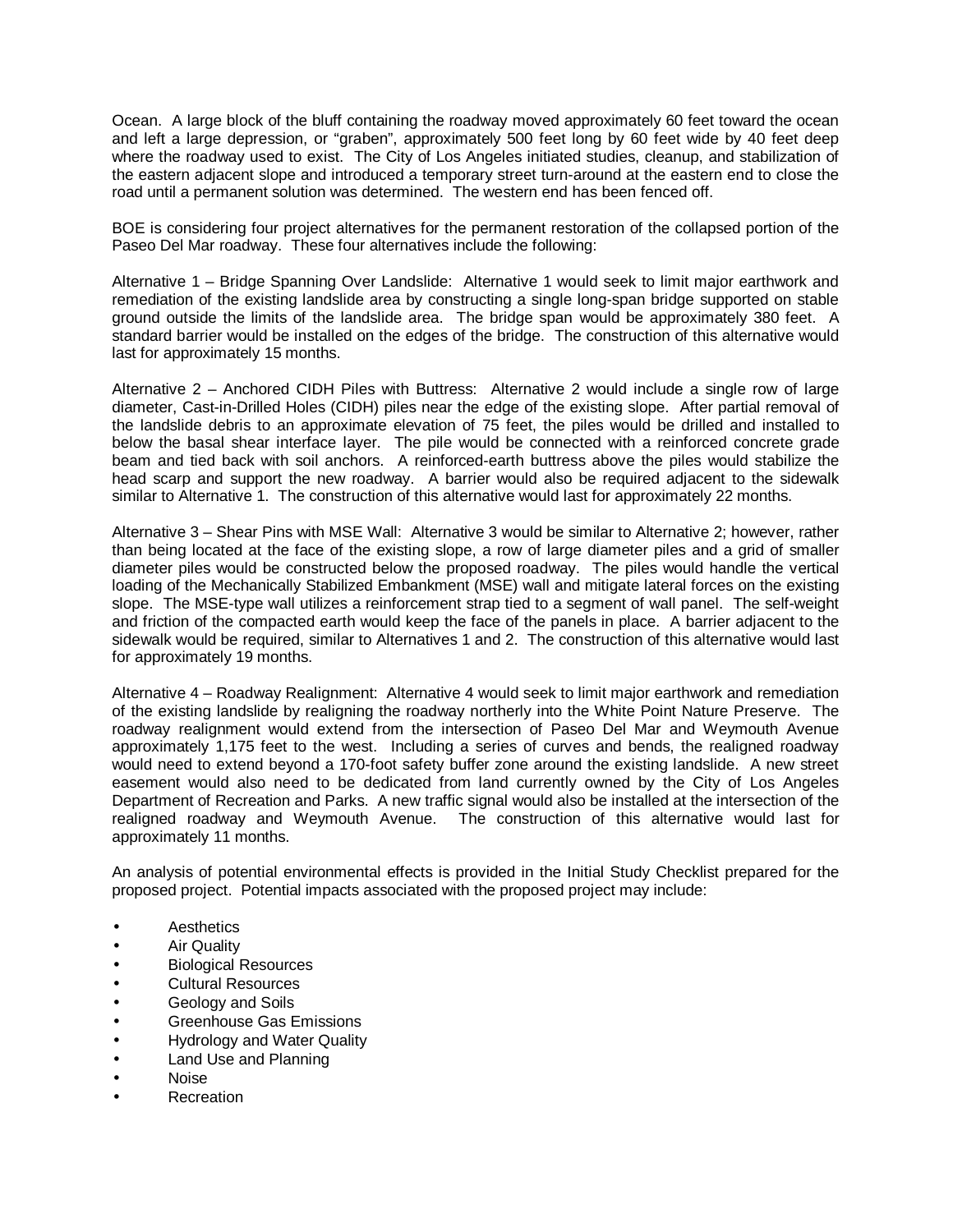#### Transportation/Traffic

The Initial Study Checklist is available for review at the following locations:

- San Pedro Regional Library, 931 South Gaffey Street, San Pedro, CA 90731
- Miraleste Library, 29089 Palos Verdes Drive East, Rancho Palos Verdes, CA 90275
- Council District 15, Harbor District Office, 638 South Beacon Street, Room 552, San Pedro, CA 90731
- City of Los Angeles Department of Public Works, Bureau of Engineering, EMG, 1149 S. Broadway, Suite 600, Los Angeles, CA 90015

A copy of the Initial Study Checklist may also be obtained by contacting Mr. William Jones of the Bureau of Engineering at (213) 485-5760 and can also be accessed online at: http://eng.lacity.org/techdocs/emg/projects.htm

A scoping meeting will be held to obtain input on the scope of the contents of the EIR, as well as to present information on the proposed project design. This meeting will be held at the following date, time and location:

#### **Wednesday, October 26, 2016**

6:00 p.m. to 8:00 pm

The Plaza at Cabrillo Marina Cabrillo Marina Community Room 2865 Via Cabrillo Marina San Pedro, CA 90731

Comments will be accepted from October 6, 2016 to November 4, 2016. Please send your comments by mail to:

Mr. William Jones, Environmental Supervisor II City of Los Angeles Department of Public Works Bureau of Engineering, EMG 1149 S. Broadway, Suite 600, Mail Stop 939 Los Angeles, CA 90015

Comments may also be submitted by e-mail to William.Jones@lacity.org (please include **"Paseo Del Mar Comments"** in the subject line) or by fax to (213) 847-0656.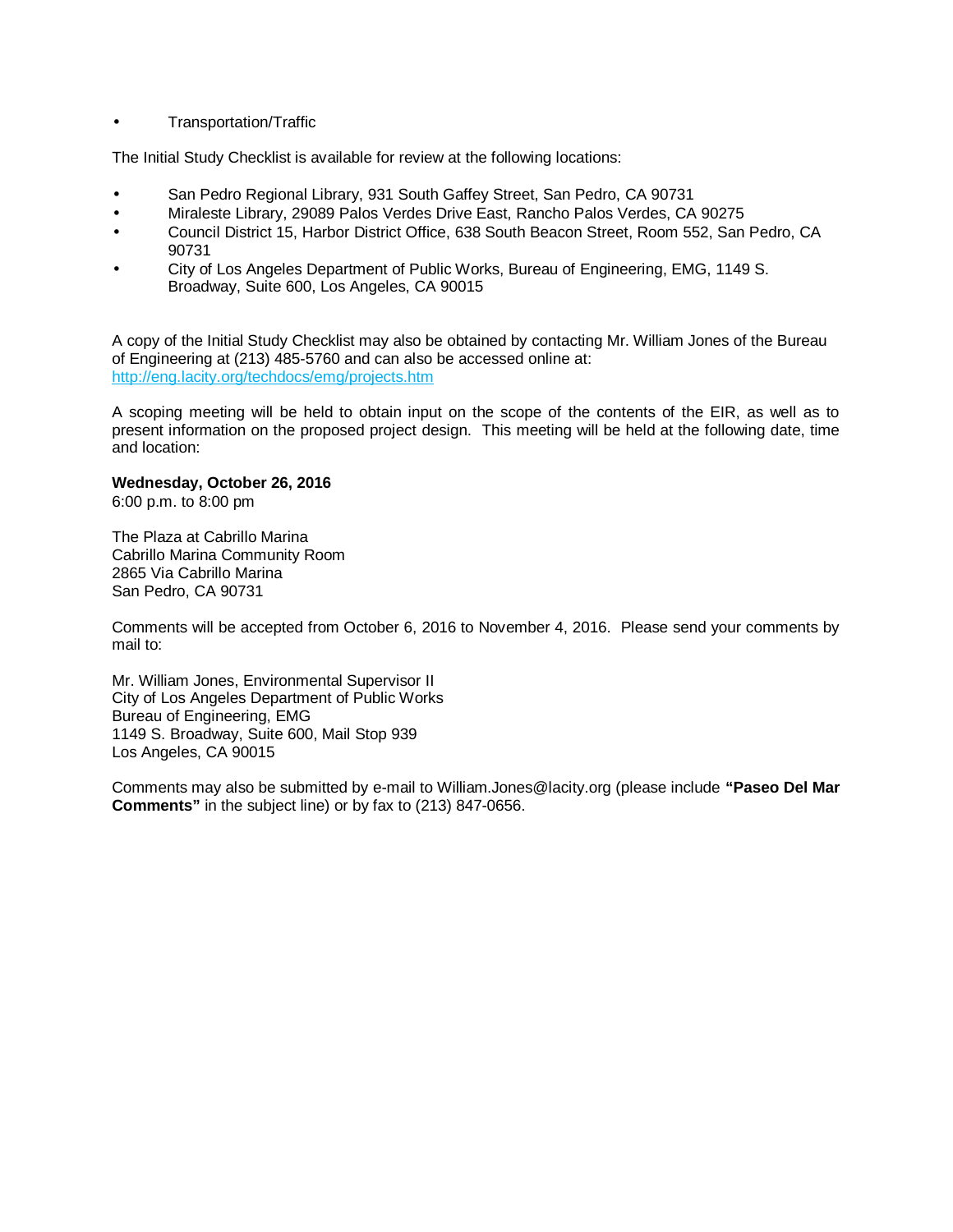